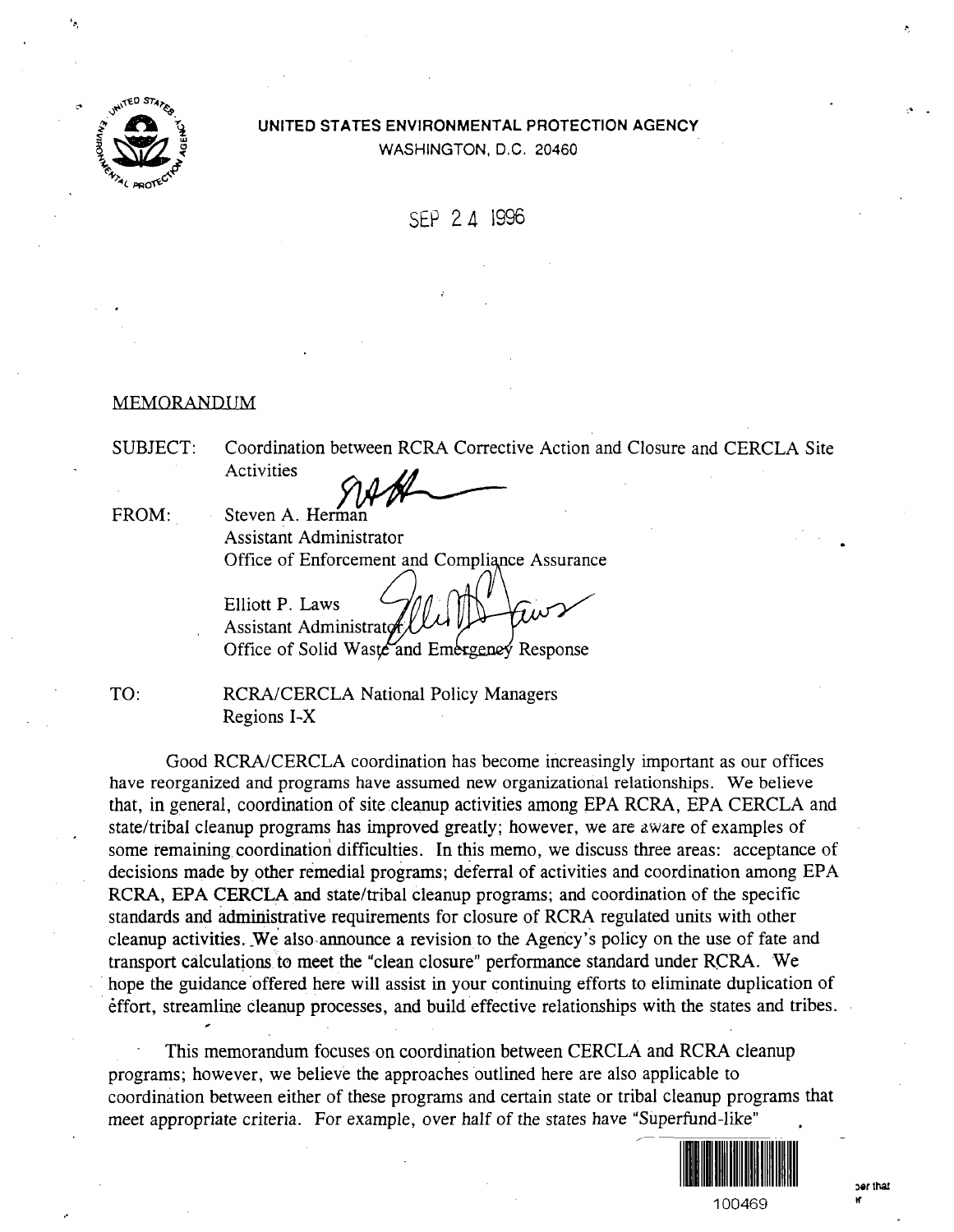authorities. In some cases, these state authorities are substantially equivalent in scope and effect to the federal CERCLA program and to the state or federal RCRA corrective action program. In accordance with the 1984 Indian Policy, EPA recognizes tribes as sovereign nations, and will work with them on a government-to-government basis when coordinating cleanup efforts on lands under tribal jurisdiction.

In addition to the guidance provided in this memorandum, two other on-going initiatives address coordination of RCRA and CERCLA. First, EPA is currently coordinating an inter-agency and state "Lead Regulator Workgroup." This workgroup intends to provide guidance where overlapping cleanup authorities apply at federal facilities that identifies options for coordinating oversight and deferring cleanup from one program to another. We intend for today's memorandum and the pending guidance from the Lead Regulator Workgroup to work in concert to improve RCRA/CERCLA integration and coordination. Second, EPA has also requested comment on RCRA/CERCLA integration issues in the May 1, 1996 Advanced Notice of Proposed Rulemaking~Corrective Action for Releases From Solid Waste Management Units at Hazardous Waste Management Facilities (61 FR 19432; commonly referred to as the RCRA "Subpart S" ANPR). We intend to coordinate all of these efforts as • we develop further policy on integration issues.

## Acceptance of Decisions Made by Other Remedial Programs

.1

Generally, cleanups under RCRA corrective action or CERCLA will substantively satisfy the requirements of both programs.<sup>1</sup> We believe that, in most situations, EPA RCRA and CERCLA site managers can defer cleanup activities for all or part of a site from one program to another with the expectation that no further cleanup will be required under the deferring program. For example, when investigations or studies have been completed under one program, there should be no need to review or repeat those investigations or studies under another program. Similarly, a remedy that is acceptable under one program should be presumed to meet the standards of the other.

It has been our experience that, given the level of site-specific decision-making required for cleaning up sites, differences among the implementation approaches of the various remedial programs primarily reflect differences in professional judgement rather than structural inconsistencies in the programs themselves. Where there are differences in approaches among remedial programs, but not in their fundamental purposes or objectives (e.g., differences in analytical QA/QC procedures), these differences should not necessarily

<sup>1</sup> In a few, limited cases, program differences may be sufficiently great to prevent deferral to the other program (e.g., the inability of CERCLA to address petroleum releases or RCRA to address certain radioactive materials). In these instances we encourage remedial programs to coordinate closely with each other to minimize duplication of effort, including oversight.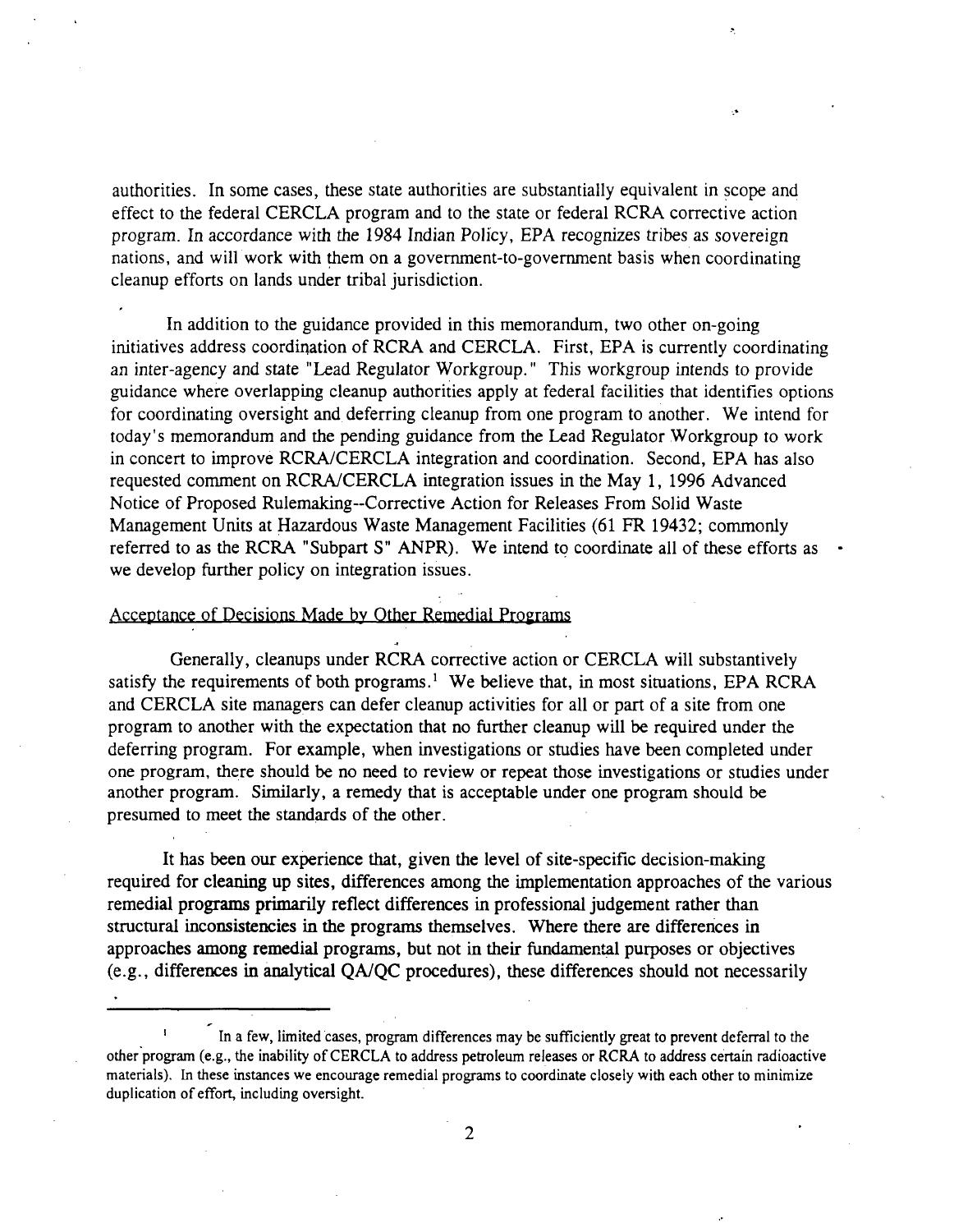prevent deferral. We encourage program implementors to focus on whether the end results of the remedial activities are substantively similar when making deferral decisions and to make every effort to resolve differences in professional judgement to avoid imposing two regulatory programs.

We are committed to the principle of parity between the RCRA corrective action and CERCLA programs and to the idea that the programs should yield similar remedies in similar circumstances. To further this goal, we have developed and continue to develop a number of joint (RCRA/CERCLA) guidance documents. For example, the several "Presumptive Remedies," which are preferred technologies for common categories of sites, and the Guidance for Evaluating the Technical Impracticability of Ground-Water Restoration (OSWER Directive 9234.2-25, September 1993), which recognizes the impracticability of achieving groundwater restoration at certain sites, are applicable to both RCRA and CERCLA cleanups. For more information on the concept of parity between the RCRA and CERCLA programs see: 54 FR 41000, esp. 41006-41009 (October 4, 1989), RCRA deferral policy; 54 FR 10520 (March 13, 1989), National Priorities List for Uncontrolled Hazardous Waste Sites Listing Policy for Federal Facilities; 55 FR, 30798, esp. 30852-30853 (July 27, 1990), Proposed Rule for Corrective Action for Solid Waste Management Units at Hazardous Waste Management Facilities; 60 FR 14641 (March 20, 1995), Deletion Policy for RCRA Facilities; and, 61 FR 19432 (May 1, 1996), Corrective Action for Releases From Solid Waste Management Units at Hazardous Waste Management Facilities, Advanced Notice of Proposed Rulemaking.

## Program Deferral

The concept of deferral from one program to another is already in general use at EPA. For example, it has long been EPA's policy to defer facilities that may be eligible for inclusion on the National Priorities List (NPL) to the RCRA program if they are subject to RCRA corrective action (unless they fall within certain exceptions, such as federal facilities). Recently, EPA expanded on this policy by issuing criteria for deleting sites that are on the NPL and deferring their cleanup to RCRA corrective action (attached).<sup>2</sup> When a site is deleted from the NPL and deferred to RCRA, problems of jurisdictional overlap and duplication of effort are eliminated, because the site will be handled solely under RCRA authority. Corrective action permits or orders should address all releases at a CERCLA site being deferred to RCRA; some RCRA permits or orders may need to be modified to address all releases before a site is deleted from the NPL.

<sup>2</sup> Currently, the RCRA deletion policy does not pertain to federal facilities, even if such facilities are also subject to Subtitle C of RCRA. Site Managers are encouraged to use interagency agreements to eliminate duplication of effort at federal facilities; the Lead Regulator Workgroup intends to provide additional guidance on coordinating oversight and deferring cleanup from one program to another at federal facilities.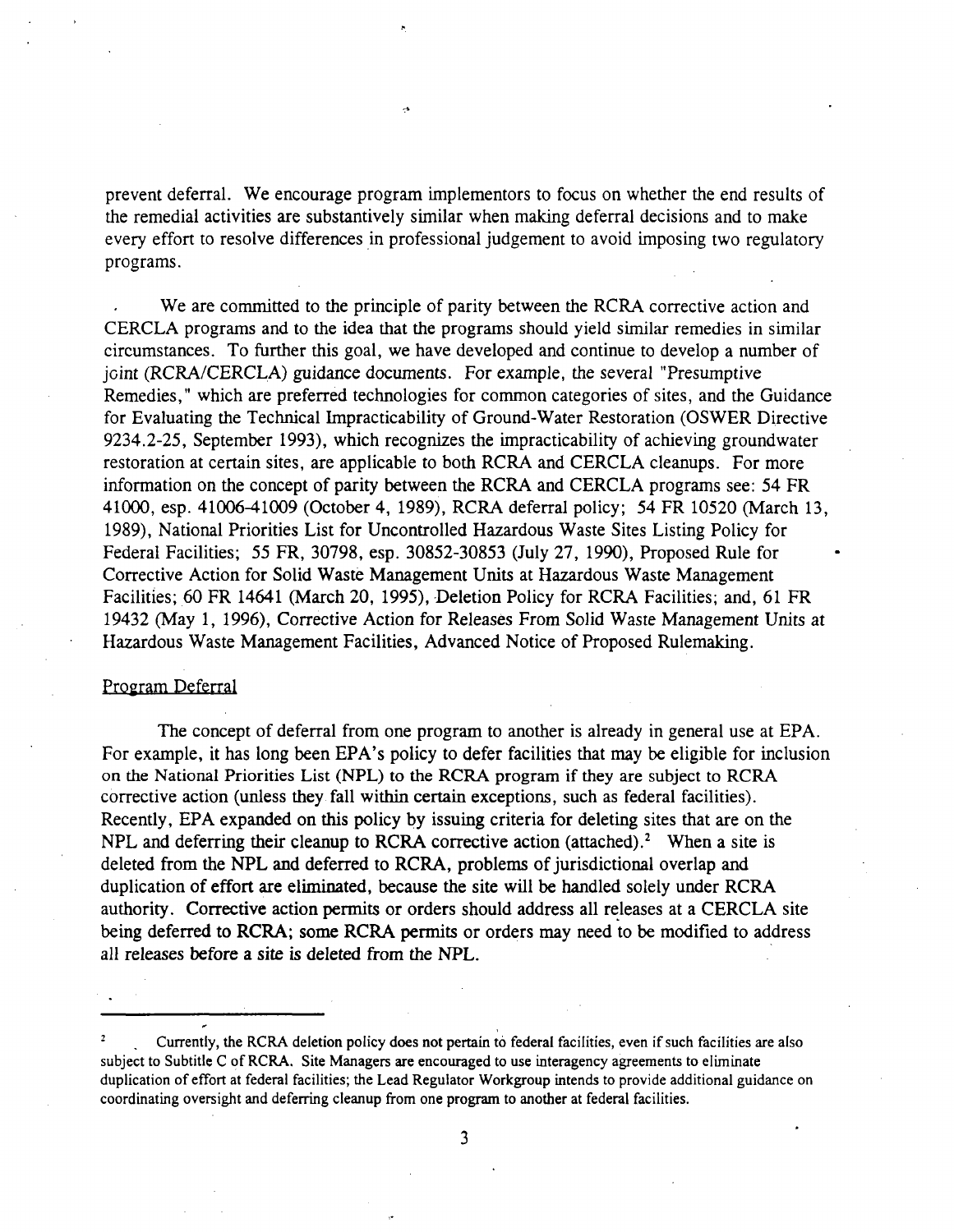While EPA's general policy is for facilities subject to both CERCLA and RCRA to be cleaned up under RCRA, in some cases, it may be more appropriate for the federal CERCLA program or a state/tribal "Superfund-like" cleanup program to take the lead. In these cases, the RCRA permit/order should defer corrective action at all of the facility to CERCLA or a state/tribal cleanup program. For example, where program priorities differ, and a cleanup under CERCLA has already been completed or is underway at a RCRA facility, corrective action conditions in the RCRA permit/order could state that the existence of a CERCLA action makes separate RCRA action unnecessary. In this case, there would be no need for the RCRA program to revisit the remedy at some later point in time. Where the CERCLA program has already selected a remedy, the RCRA permit could cite the CERCLA decision document (e.g., ROD), but would not necessarily have to incorporate that document by reference. RCRA permits/orders can also defer corrective action in a similar way for cleanups undertaken under state/tribal programs provided the state/tribal action protects human health and the environment to a degree at least equivalent to that required under the RCRA program.

Superfund policy on deferral of CERCLA sites for listing on the NPL while states and tribes oversee response actions is detailed in the May 3, 1995 OSWER Directive 9375.6-11 ("Guidance on Deferral of NPL Listing Determinations While States Oversee Response Actions"). The intent of this policy is to accelerate the rate of response actions by encouraging a greater state or tribal role, while maintaining protective cleanups and ensuring full public participation in the decision-making process. Once a deferral response is complete, EPA will remove the site from CERCLIS and will not consider the site for the NPL unless the Agency receives new information of a release or potential release that poses a significant threat to human health or the environment. The state and tribal deferral policy is available for sites not listed on the NPL; deferral of final NPL sites must be addressed under the Agency's deletion policy, as described above.

#### Coordination Between Programs

While deferral from one program to another is typically the most efficient and desirable way to address overlapping cleanup requirements, in some cases, full deferral will not be appropriate and coordination between programs will be required. The goal of any approach to coordination of remedial requirements should be to avoid duplication of effort (including oversight) and second-guessing of remedial decisions. We encourage you to be creative and focus on the most efficient path to the desired environmental result as you craft strategies for coordination of cleanup requirements under RCRA and CERCLA and between federal and state/tribal cleanup programs.

Severál approaches for coordination between programs at facilities subject to both RCRA and CERCLA are currently in use. It is important to note that options for coordination at federal facilities subject to CERCLA §120 may differ from those at non-federal facilities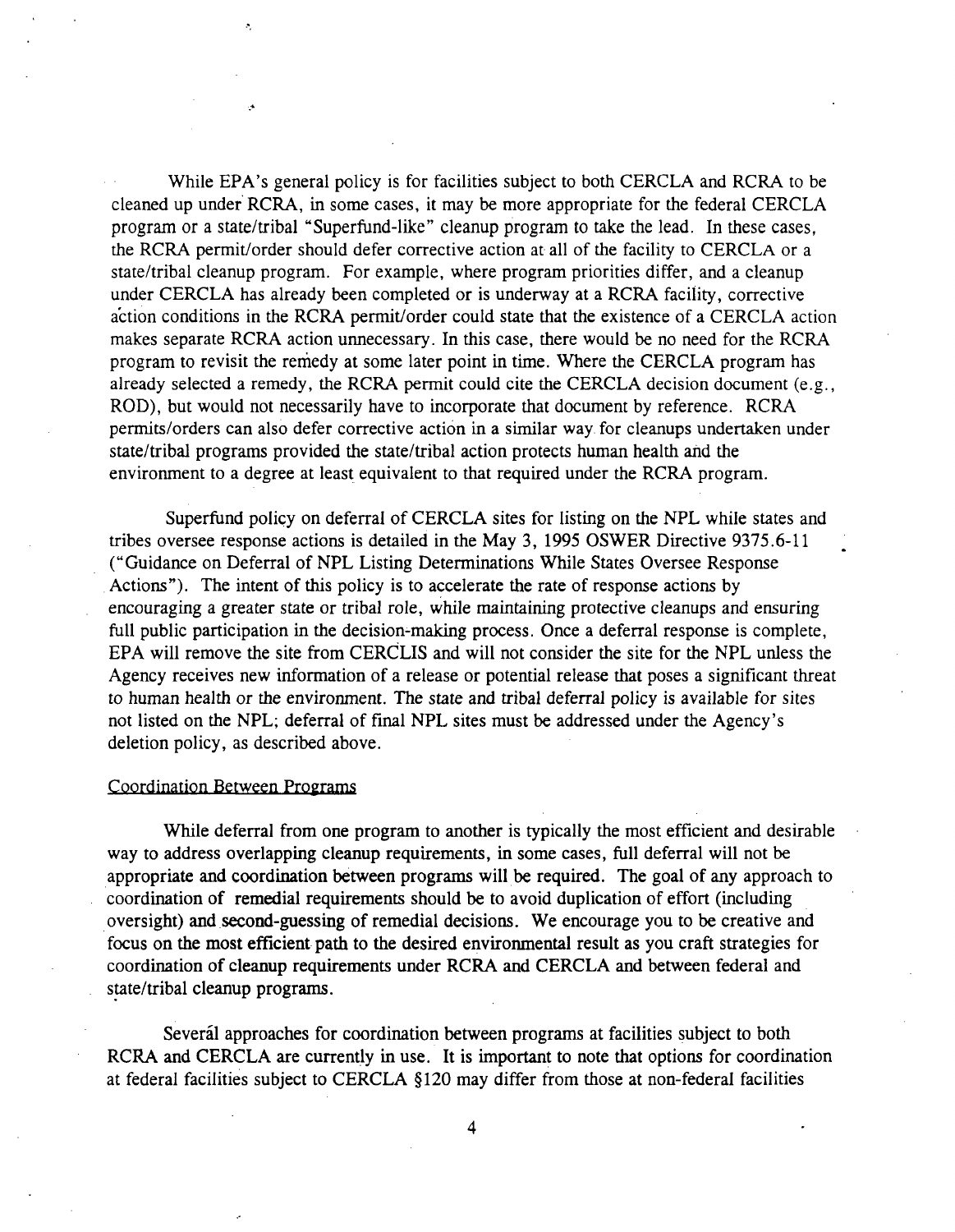because of certain prescriptive requirements under §120. EPA anticipates issuing further guidance on coordination options specific to federal facilities through the interagency Lead Regulator Workgroup. Current approaches that are in use include:

Craft CERCLA or RCRA decision documents so that cleanup responsibilities are divided. CERCLA and RCRA decision documents do not have to require that the entire facility be cleaned up under one or the other program. For example, at some facilities being cleaned up under CERCLA, the RCRA units (regulated or solid waste) are physically distinct and could be addressed under RCRA. In these cases, the CERCLA decision documents can focus CERCLA activities on certain units or areas, and designate others for action under RCRA. When units or areas are deferred from CERCLA to RCRA, the CERCLA program should include a statement (e.g., in a ROD or memorandum submitted to the administrative record) that successful completion of these activities would eliminate the need for further cleanup under CERCLA at those units and minimal review would be necessary to delete the site from the NPL. Similarly, when units or areas are deferred from RCRA to CERCLA, RCRA permits or orders can reference the CERCLA cleanup process and state that complying with the, terms of the CERCLA requirements would satisfy the requirements of RCRA.

Establish timing sequences in RCRA and CERCLA decision documents. RCRA and CERCLA decision documents can establish schedules according to which the requirements for cleanup at all or part of a facility under one authority would be determined only after completion of an action under the other authority. For example, RCRA permits/orders can establish schedules of compliance which allow decisions as to whether corrective action is required to be made after completion of a CERCLA cleanup or a cleanup under a state/tribal authority. After the state or CERCLA response is carried out, there should be no need for further cleanup under RCRA and the RCRA permit/order could simply make that finding. Similarly, CERCLA or state/tribal cleanup program decision documents could delay review of units or areas that are being addressed under RCRA, with the expectation that no additional cleanup will need to be undertaken pending successful completion of the RCRA activities, although CERCLA would have to go through the administrative step of deleting the site from the NPL.

A disadvantage of this approach is that it contemplates subsequent review of cleanup by the deferring program and creates uncertainty by raising the possibility that a second round of cleanup may be necessary. Therefore, we recommend that program implementers look first to approaches that divide responsibilities, as described above. A timing approach, however, may be most appropriate in certain circumstances, for example, where two different regulatory agencies are involved. Whenever a timing approach is used, the final review by the deferring program will generally be very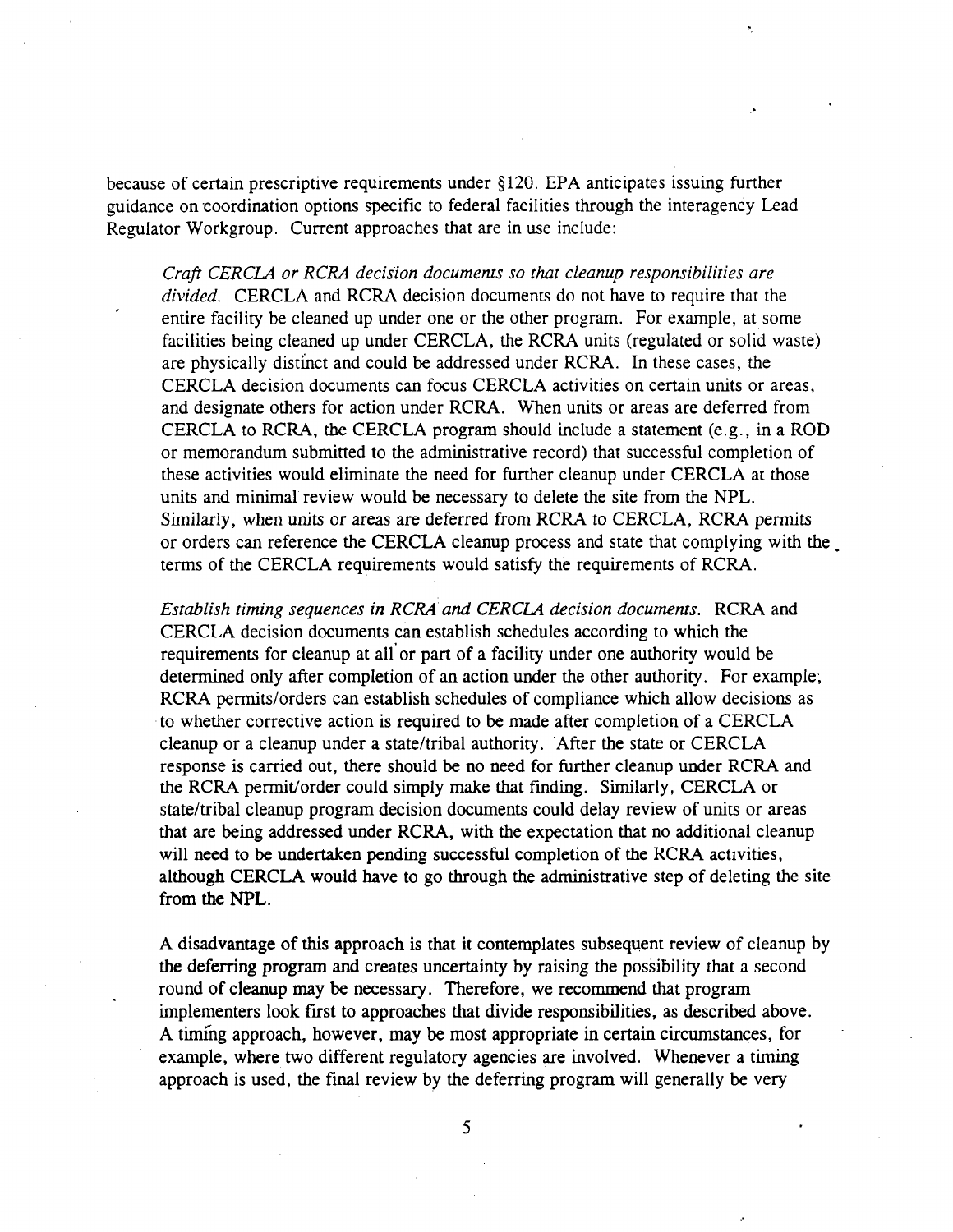streamlined. In conducting this review, there should be a strong presumption that the cleanup under the other program is adequate and that reconsidering the remedy should rarely be necessary.

The examples included in this memo demonstrate several possible approaches to deferring action from one cleanup program to another. For example, under RCRA, situations are described where the RCRA corrective action program would make a finding that no action is required under RCRA because the hazard is already being addressed under the CERCLA program, which EPA believes affords equivalent protection. In other examples, the RCRA program defers not to the CERCLA program per se, but either defers to a particular CERCLA ROD or actually incorporates such ROD by reference into a RCRA permit or order. In addition, there are examples where the Agency commits to revisit a deferral decision once the activity to which RCRA action is being deferred is completed; in other situations, reevaluation is not contemplated. As discussed in this memorandum, no single approach is recommended, because the decision of whether to defer action under one program to another and how to structure such a deferral is highly dependant on site-specific and community circumstances. In addition, the type of deferral chosen may raise issues concerning, for example, the type of supporting documentation that should be included in the administrative record for the decision, as well as issues concerning availability and scope of administrative and judicial review.

Agreements on coordination of cleanup programs should be fashioned to prevent revisiting of decisions and should be clearly incorporated and cross-referenced into existing or new agreements, permits or orders. We recognize that this up-front coordination requires significant resources. Our expectation is that, over the long-term, duplicative Agency oversight will be reduced and cleanup efficiency will be enhanced.

#### RCRA Closure and Post-Closure

Some of the most significant RCRA/CERCLA integration issues are associated with coordination of requirements for closure of RCRA regulated units<sup>3</sup> with other cleanup activities. Currently, there are regulatory distinctions between requirements for closure of RCRA regulated units and other cleanup requirements (e.g., RCRA corrective action requirements). RCRA regulated units are subject to specific standards for operation, characterization of releases, ground water corrective action and closure. Coordination of these standards with other remedial activities can be challenging. In the November 8, 1994 proposed Post-Closure Rule (59 FR 55778), EPA requested comment on an approach that

<sup>3</sup> . In this document, the term "regulated unit" refers to any surface impoundment, waste pile, land treatment unit or landfill that receives (or has received) hazardous waste after July 26, 1982 or that certified closure after January 26, 1983.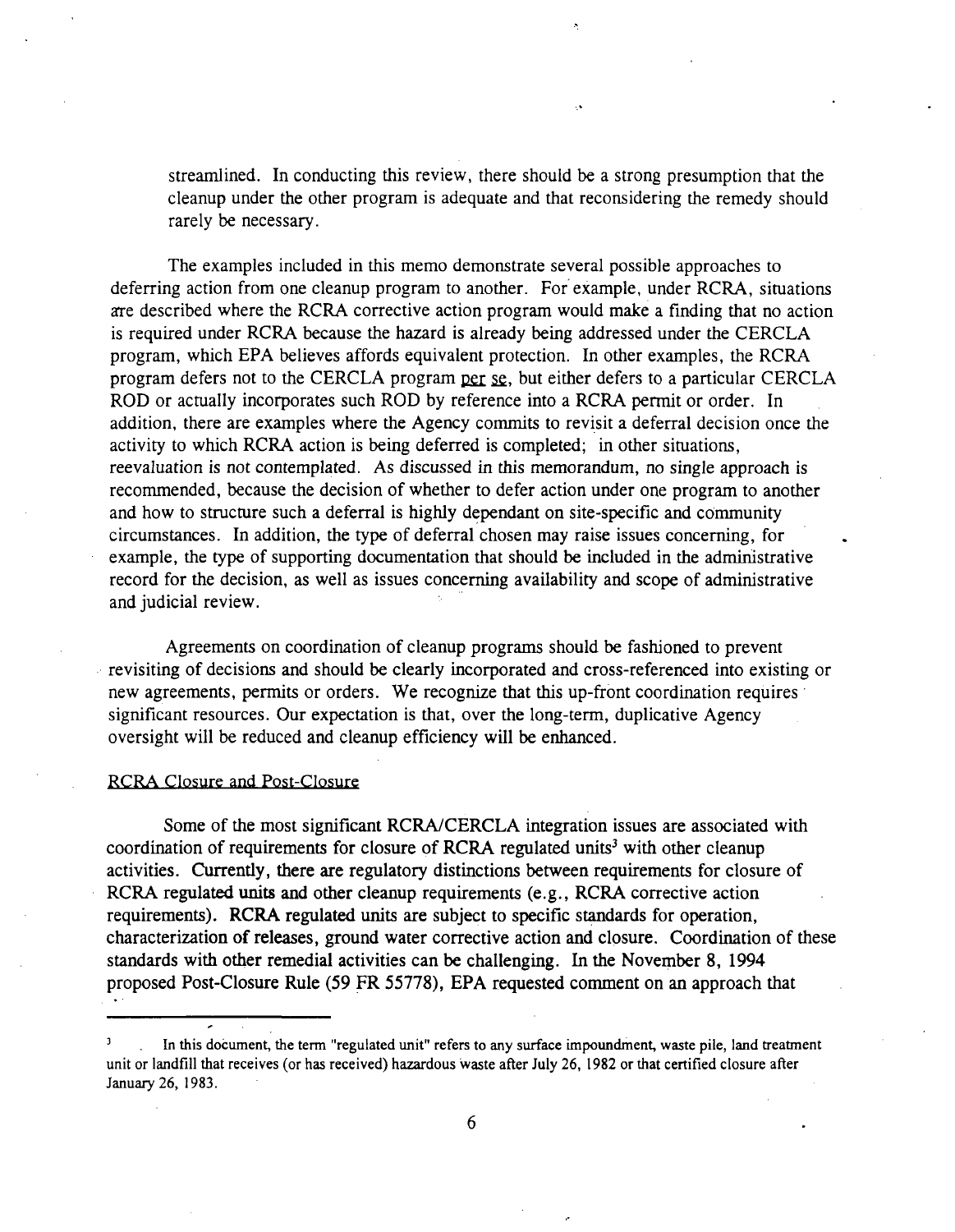would reduce or eliminate the regulatory distinction between cleanup of releases from closed or closing regulated units and cleanup of non-regulated unit releases under RCRA corrective action. The Office of Solid Waste will address this issue further in the final Post-Closure and Subpart S rules.

At the present time, however, the dual regulatory structure for RCRA closure and other cleanup activities remains in place. There are several approaches program implementors can use to reduce inconsistency and duplication of effort when implementing RCRA closure requirements during CERCLA cleanups or RCRA corrective actions. These approaches are analogous to the options discussed above for coordination between cleanup programs. For example, a clean-up plan for a CERCLA operable unit that physically encompasses a RCRA regulated unit could be structured to provide for concurrent compliance with CERCLA and the RCRA closure and post-closure requirements. In this example, the RCRA permit/order could cite the ongoing CERCLA cleanup, and incorporate the CERCLA requirements by reference. RCRA public participation requirements would have to be met for the permit/order to be issued; however, at many sites it may be possible to use a single process to meet this need under RCRA and CERCLA.

At some sites, inconsistent cleanup levels have been applied for removal and decontamination ("clean closure") of regulated units and for site-wide remediation under CERCLA or RCRA corrective action. Where this has happened, clean closure levels have been generally set at background levels while, at the same site, cleanup levels have been at higher, risk-based concentrations. To avoid this inconsistency and to better coordinate between different regulatory programs, we encourage you to use risk-based levels when developing clean-closure standards. The Agency has previously presented its position on the use of background and risk-based levels as clean closure standards (52 FR 8704-8709, March 19, 1987; attached). This notice states that clean closure levels are to be based on healthbased levels approved by the Agency. If no Agency-approved level exists, then background concentrations may be used or a site owner may submit sufficient data on toxicity to allow EPA to determine what the health-based level should be.

EPA continues to believe, as stated in the March 19,1987 notice, that risk-based approaches are protective and appropriate for clean-closure determinations. In EPA's view, a regulatory agency could reasonably conclude that a regulated unit was clean-closed under RCRA if it was cleaned up under Superfund, RCRA corrective action, or certain state/tribal cleanup programs to the performance standard for clean closure. This performance standard can be met with the use of risk-based levels. RCRA units that did not achieve the closure performance standard under a cleanup would remain subject to RCRA capping and postclosure care réquirements.

The 1987 federal register notice described EPA's policy that the use of fate and transport models to establish risk levels would be inappropriate for clean closure determinations. This discussion, however, also included the statement that, after additional experience with clean closures, "the Agency may decide that a less stringent approach is

 $\overline{7}$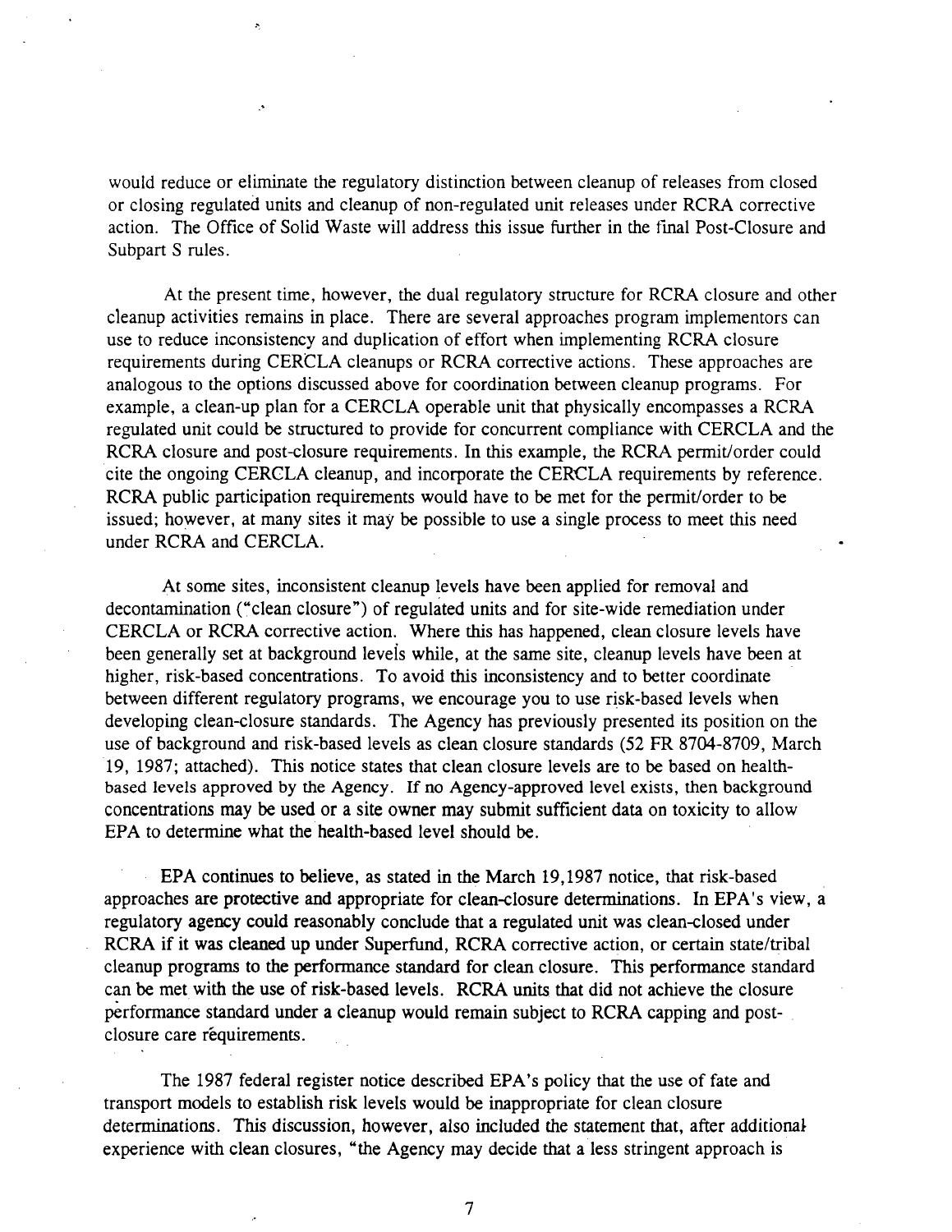sufficiently.reliable to assure that closures based on such analyses are fully protective of human health and the environment." After nine years of further experience, EPA believes that, consistent with the use of risk-based standards in its remedial programs, use of fate and transport models to establish risk levels can be appropriate to establish clean closure determinations. EPA today announces that it is changing its 1987 policy on evaluating clean closure under RCRA to allow use of fate and transport models to support clean closure demonstrations. EPA intends to publish this change in the Federal Register in the near future.

We encourage you to consider risk-based approaches when developing cleanup levels for RCRA regulated units and to give consideration to levels set by state/tribal programs which use risk-based approaches. EPA is developing guidance on risk-based clean closure and on the use of models to meet the clean closure performance standard.

Since almost all states oversee the closure/post-closure process and more than half implement RCRA corrective action, coordination of RCRA corrective action and closure will often be solely a state issue. However, if a state is not authorized for corrective action, or if a facility is subject to CERCLA as well as RCRA corrective action, close coordination between • federal and state agencies will be necessary. As discussed above, actual approaches to coordination or deferral at any site should be developed in consideration of site-specific and community concerns.

## **Summary**

We encourage you to continue your efforts to coordinate activities between the RCRA and CERCLA programs and between state, tribal and federal cleanup programs. We are aware that several of the EPA Regions are considering developing formal mechanisms to ensure that coordination will occur among these programs. We endorse these efforts and encourage all Regions, states and tribes to consider the adoption of mechanisms or policies to ensure coordination. If you have any questions on the issues discussed in this memorandum, or on other RCRA/CERCLA issues, please call Hugh Davis at (703) 308-8633.

#### attachments

cc: Craig Hooks, FFEO Barry Breen, OSRE Robert Van Heuvelen, ORE Steve Luftig, OERR Michael Shapiro, OSW Jim Woolford, FFRRO Regional RCRA Branch Chiefs Regional CERCLA Branch Chiefs Federal Facilities Leadership Council Tom Kennedy, Association of States and Territorial Solid Waste Management Officials